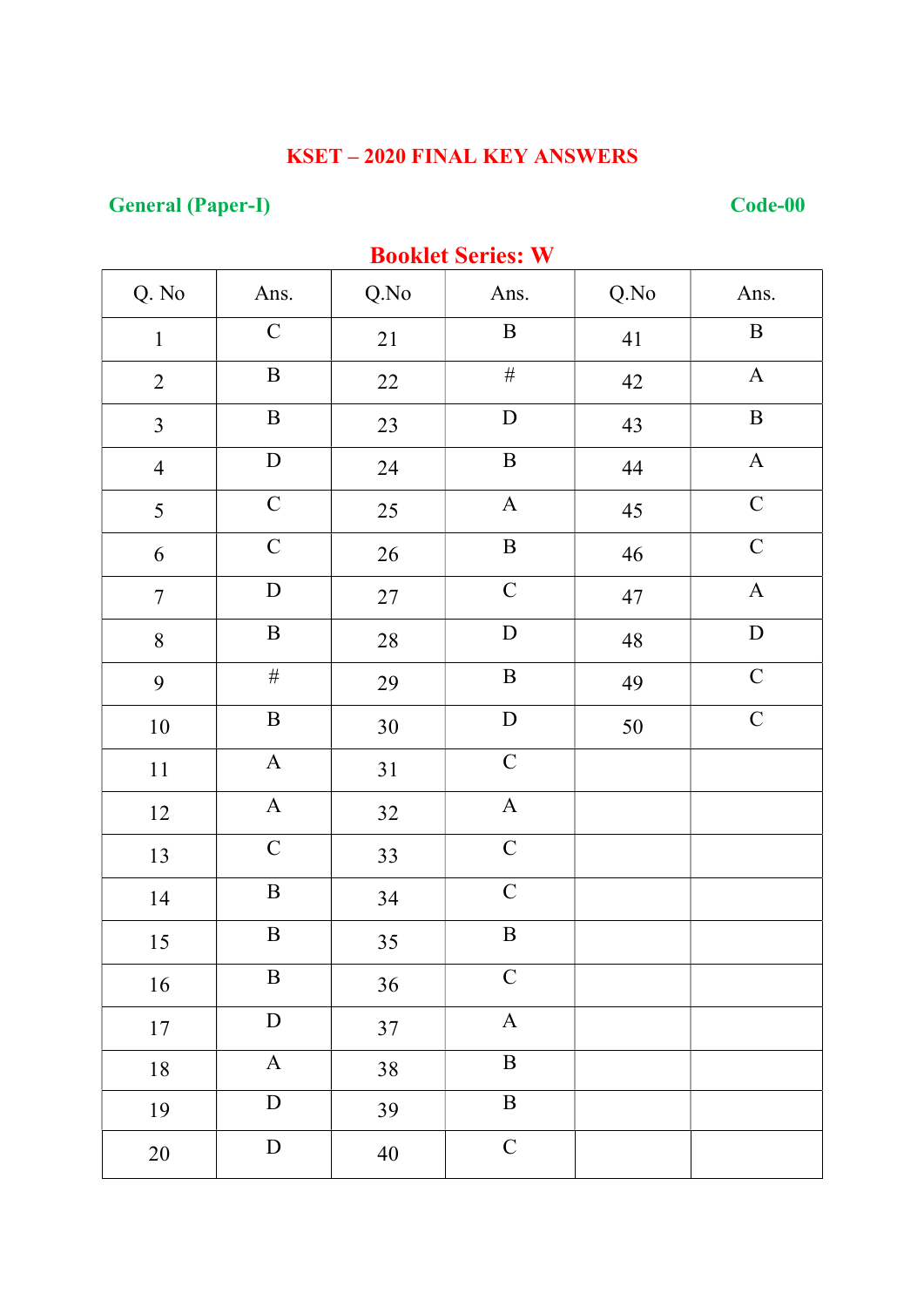# **General (Paper-I)**

### $Code-00$

| DOOKIEL SEFIES: $\Lambda$ |                           |        |                           |             |              |  |  |
|---------------------------|---------------------------|--------|---------------------------|-------------|--------------|--|--|
| Q.No                      | Ans.                      | Q.No   | Ans.                      | Q.No        | Ans.         |  |  |
| $\mathbf{1}$              | $\, {\bf B}$              | 21     | $\, {\bf B}$              | 41          | $\mathsf C$  |  |  |
| $\overline{2}$            | ${\bf D}$                 | 22     | $\boldsymbol{\mathsf{A}}$ | 42          | $\mathbf D$  |  |  |
| $\mathfrak{Z}$            | $\mathbf A$               | 23     | $\, {\bf B}$              | 43          | $\, {\bf B}$ |  |  |
| $\overline{4}$            | ${\bf D}$                 | 24     | $\mathbf A$               | 44          | $\#$         |  |  |
| 5                         | ${\bf D}$                 | 25     | $\overline{C}$            | 45          | $\, {\bf B}$ |  |  |
| 6                         | $\, {\bf B}$              | 26     | $\overline{C}$            | 46          | $\mathbf A$  |  |  |
| $\tau$                    | $\#$                      | 27     | $\mathbf A$               | 47          | $\mathbf{A}$ |  |  |
| $\, 8$                    | $\mathbf D$               | $28\,$ | $\, {\bf B}$              | $\sqrt{48}$ | $\mathbf C$  |  |  |
| 9                         | $\, {\bf B}$              | 29     | $\, {\bf B}$              | 49          | $\, {\bf B}$ |  |  |
| $10\,$                    | $\mathbf{A}$              | $30\,$ | $\mathbf C$               | 50          | $\, {\bf B}$ |  |  |
| $11\,$                    | $\overline{B}$            | 31     | $\overline{C}$            |             |              |  |  |
| 12                        | $\mathbf C$               | 32     | $\boldsymbol{A}$          |             |              |  |  |
| 13                        | ${\bf D}$                 | 33     | ${\bf D}$                 |             |              |  |  |
| 14                        | $\, {\bf B}$              | 34     | $\mathbf C$               |             |              |  |  |
| 15                        | $\label{eq:1} \mathbf{D}$ | 35     | $\overline{C}$            |             |              |  |  |
| 16                        | $\mathsf C$               | 36     | $\mathbf C$               |             |              |  |  |
| 17                        | $\mathbf A$               | 37     | $\, {\bf B}$              |             |              |  |  |
| $18\,$                    | $\overline{C}$            | 38     | $\overline{B}$            |             |              |  |  |
| 19                        | $\mathbf C$               | 39     | ${\bf D}$                 |             |              |  |  |
| $20\,$                    | $\, {\bf B}$              | $40\,$ | $\mathbf C$               |             |              |  |  |

#### **Rooklet Series: Y**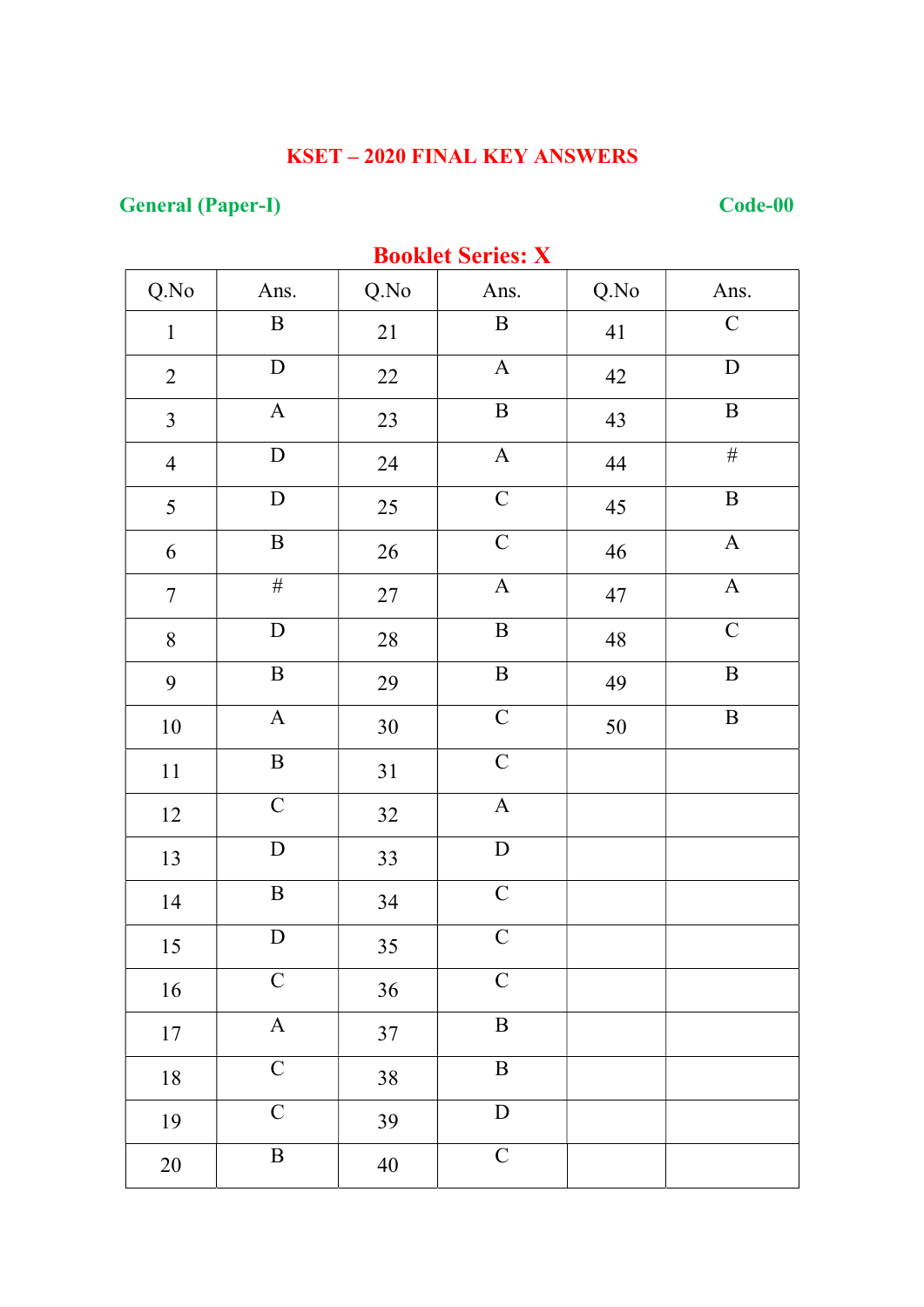# **General (Paper-I)**

## **Booklet Series: Y**

### Code-00

| Q.No           | Ans.           | DOOMAL DALIAS. T<br>Q.No | Ans.                      | Q.No        | Ans.                      |
|----------------|----------------|--------------------------|---------------------------|-------------|---------------------------|
| $\mathbf{1}$   | $\mathbf C$    | 21                       | $\mathbf C$               | 41          | $\, {\bf B}$              |
| $\overline{2}$ | $\mathbf{A}$   | 22                       | $\mathbf D$               | 42          | $\mathbf C$               |
| $\overline{3}$ | $\, {\bf B}$   | 23                       | $\, {\bf B}$              | 43          | $\label{eq:1} \mathbf{D}$ |
| $\overline{4}$ | $\, {\bf B}$   | 24                       | $\#$                      | $44\,$      | $\, {\bf B}$              |
| 5              | $\mathsf C$    | 25                       | $\, {\bf B}$              | 45          | $\label{eq:1} \mathbf{D}$ |
| 6              | $\, {\bf B}$   | 26                       | $\, {\bf B}$              | 46          | $\mathbf C$               |
| $\tau$         | $\mathbf A$    | $27\,$                   | ${\bf D}$                 | $47\,$      | $\mathbf A$               |
| $8\,$          | $\, {\bf B}$   | 28                       | $\boldsymbol{A}$          | $\sqrt{48}$ | $\mathbf C$               |
| 9              | $\mathbf A$    | 29                       | $\label{eq:1} \mathbf{D}$ | 49          | $\mathbf C$               |
| $10\,$         | $\overline{C}$ | $30\,$                   | ${\bf D}$                 | $50\,$      | $\, {\bf B}$              |
| $11\,$         | $\mathbf C$    | 31                       | $\mathbf A$               |             |                           |
| 12             | $\mathbf A$    | 32                       | $\mathbf A$               |             |                           |
| 13             | ${\bf D}$      | 33                       | $\mathbf C$               |             |                           |
| 14             | $\mathbf C$    | 34                       | $\, {\bf B}$              |             |                           |
| 15             | $\mathbf C$    | 35                       | $\, {\bf B}$              |             |                           |
| 16             | $\mathbf C$    | 36                       | $\, {\bf B}$              |             |                           |
| $17\,$         | $\, {\bf B}$   | 37                       | $\#$                      |             |                           |
| $18\,$         | $\, {\bf B}$   | 38                       | ${\bf D}$                 |             |                           |
| 19             | ${\bf D}$      | 39                       | $\, {\bf B}$              |             |                           |
| 20             | $\mathbf C$    | 40                       | $\mathbf{A}$              |             |                           |